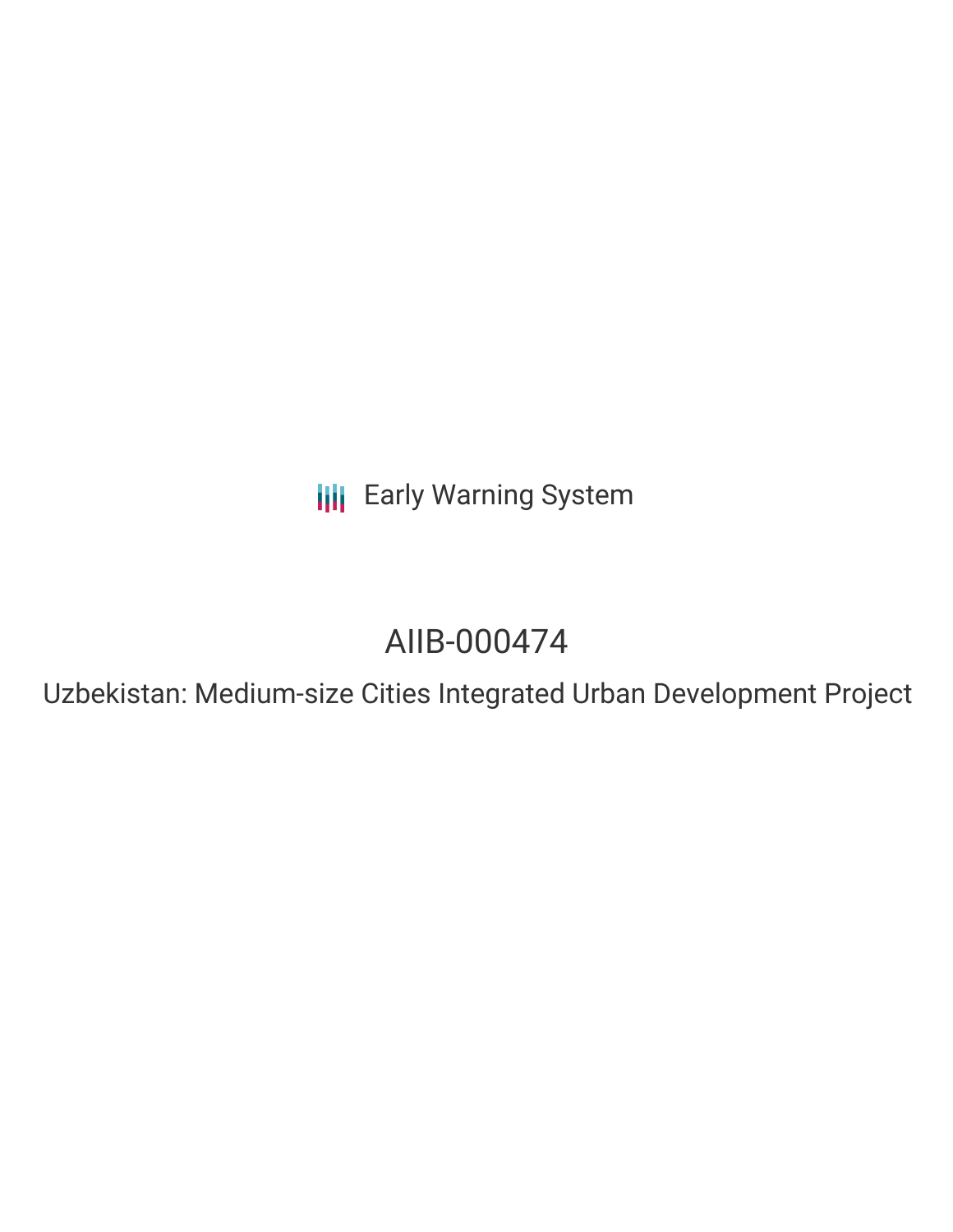

## **Quick Facts**

| <b>Countries</b>               | <b>Uzbekistan</b>                           |
|--------------------------------|---------------------------------------------|
| <b>Financial Institutions</b>  | Asian Infrastructure Investment Bank (AIIB) |
| <b>Status</b>                  | Proposed                                    |
| <b>Bank Risk Rating</b>        | B                                           |
| <b>Borrower</b>                | Ministry of Investment and Foreign Trade    |
| <b>Sectors</b>                 | Infrastructure                              |
| <b>Investment Type(s)</b>      | Loan                                        |
| <b>Investment Amount (USD)</b> | \$100.00 million                            |
| <b>Project Cost (USD)</b>      | \$220.00 million                            |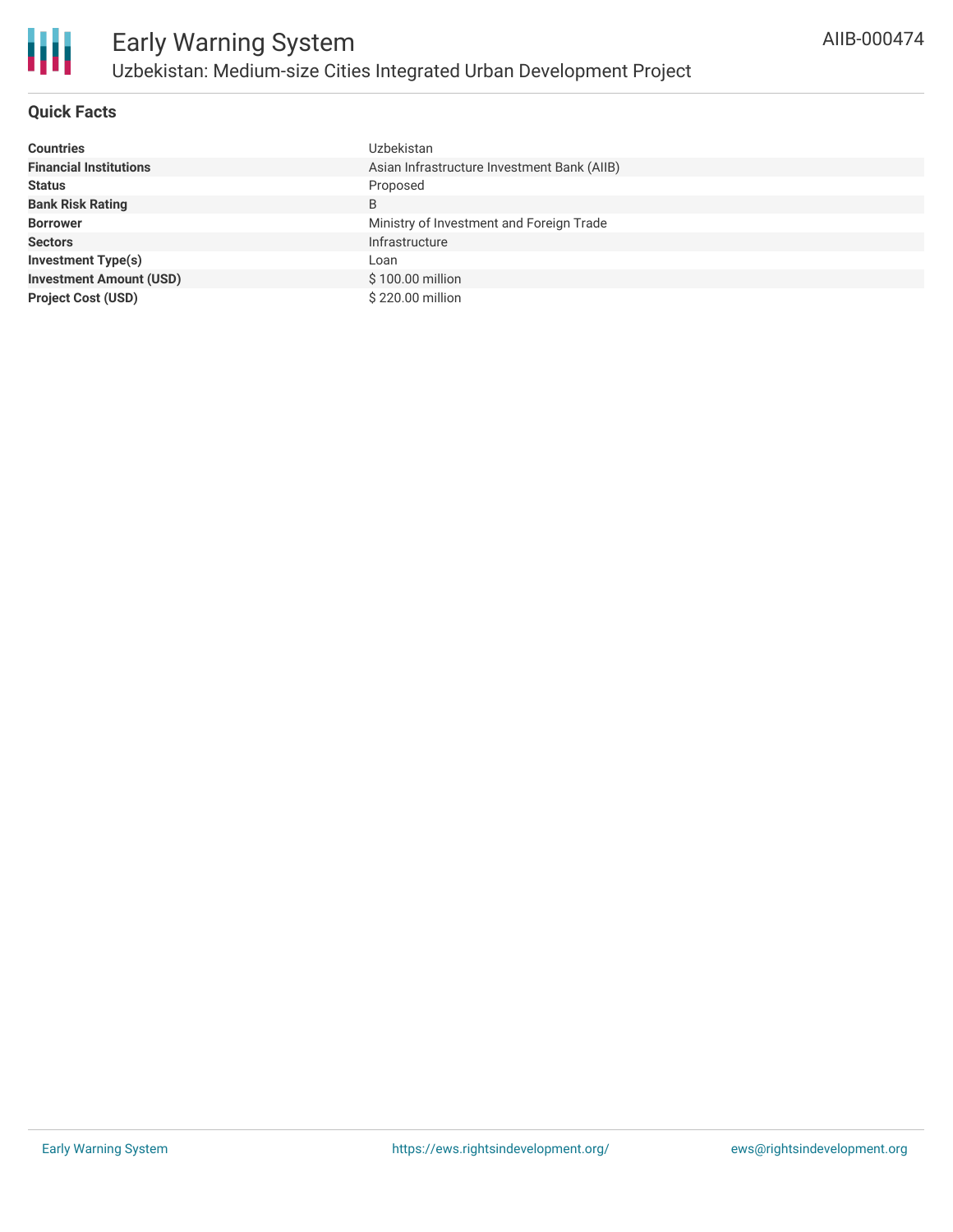

# **Project Description**

According to AIIB website information, the proposed project is jointly co-financing by World Bank-led (WB, lead MDB) MSCIUDP and provides support to Government of Uzbekistan (GoU)'s vision to roll-out a National Medium Size Cities Program (NMSCP).

## **PROJECT OBJECTIVE**

The Project Objective is to:(a) improve access to selected urban infrastructure (including public spaces) and services in Participating Cities; and (b) to strengthen the institutional capacity of the Borrower's relevant agencies to deliver and manage local infrastructure.

#### **Components:**

Component 1: Improvement of Urban Services and Enhancement of Public Urban Spaces Component 2: Institutional Strengthening and Capacity Building Component 3: Implementation Support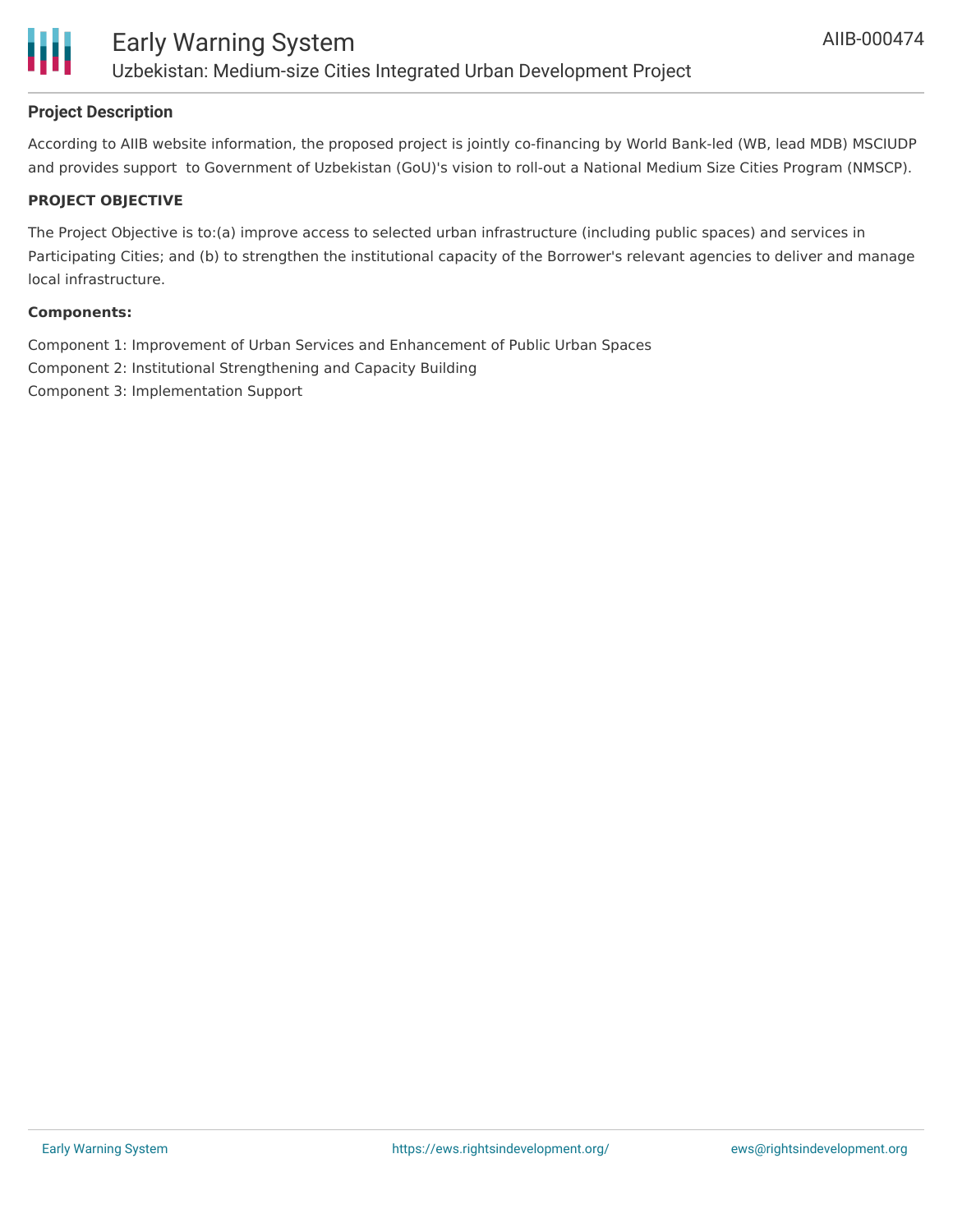

# Early Warning System Uzbekistan: Medium-size Cities Integrated Urban Development Project

## **Investment Description**

Asian Infrastructure Investment Bank (AIIB)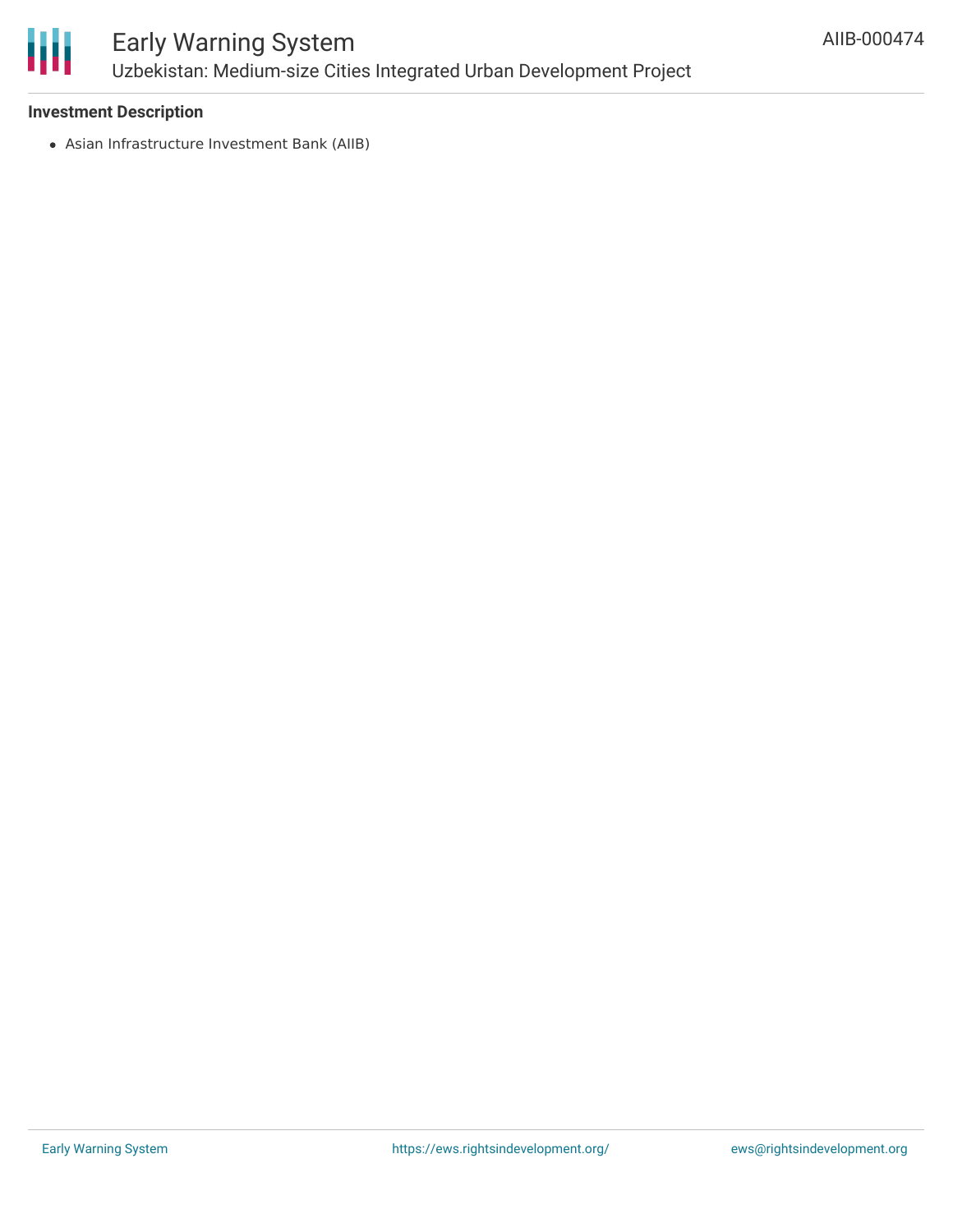### **Contact Information**

## **Contact Information**

Gafur Atakhanov

PIU Director Ministry of Investment and Foreign Trade

#### [mscuzb@gmail.com](mailto:mscuzb@gmail.com)

#### **ACCESS TO INFORMATION**

You can submit an information request for project information at: https://www.aiib.org/en/contact/informationrequest/index.html

#### **ACCOUNTABILITY MECHANISM OF AIIB**

The AIIB has established the Accountability Mechanism for Project-Affected People (PPM). The PPM provides Òan opportunity for an independent and impartial review of submissions from Project-affected people who believe they have been or are likely to be adversely affected by AIIBÕs failure to implement the ESP in situations when their concerns cannot be addressed satisfactorily through Project level GRMs or AIIB Management processes.Ó Two or more project-affected people can file a complaint. Under the current AIIB policy, when the bank co-finances a project with another development bank, it may apply the other bank's standards. You can refer to the Project Summary Information document to find out which standards apply. You can learn more about the PPM and how to file a complaint at: https://www.aiib.org/en/about-aiib/who-we-are/project-affectedpeoples-mechanism/how-we-assist-you/index.html

The complaint submission form can be accessed in Arabic, Bahasa Indonesia, Bengali, Chinese, English, Tagalog, Hindi, Nepali, Russian, Turkish, or Urdu. The submission form can be found at: https://www.aiib.org/en/about-aiib/who-we-are/projectaffected-peoples-mechanism/submission/index.html